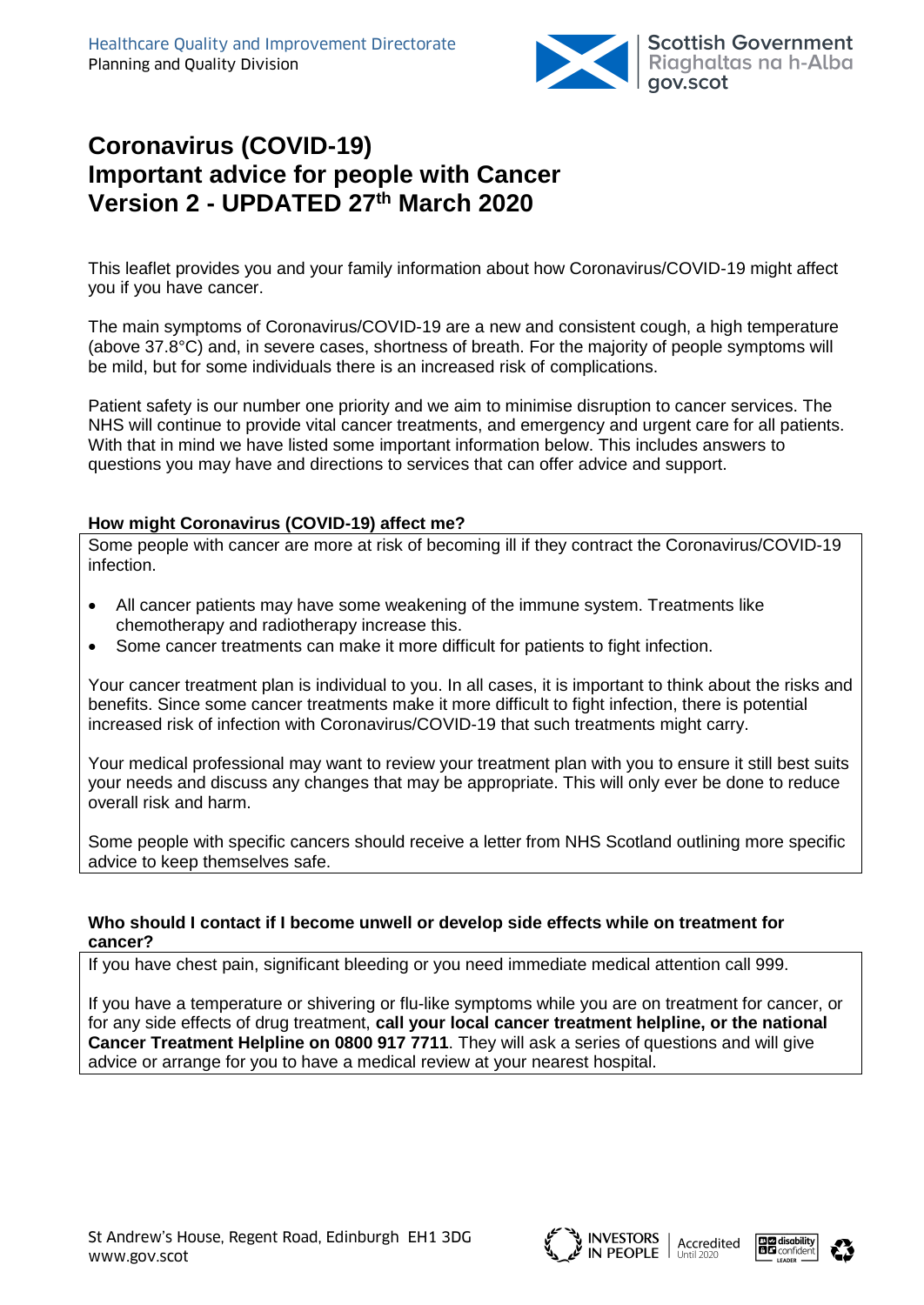

### **Where can I call for support?**

If you have concerns related to cancer or your treatment you should contact your cancer clinical team.

The NHS Inform Scotland website has up-to-date information and answers to frequently asked questions.

[www.nhsinform.scot/coronavirus](http://www.nhsinform.scot/coronavirus)

For general information and any concerns about Coronavirus / COVID-19 you can call 0800 028 2816 (COVID-19 helpline)

Cancer Research UK nurses can be contacted on 0808 800 4040 (Monday to Friday, 9am to 5pm)

Macmillan Cancer Support has a support line on 0808 808 00 00 (every day, 9am – 5pm)

For other non-emergency health concerns, your first point of contact should still be your GP or 111. They will assess you over the telephone or by video link rather than in person to reduce the risk of infection from COVID-19.

### **Will my cancer treatment change?**

Your clinical team will try to minimise the time you spend in hospital departments, for example arranging telephone consultations and offering blood tests at a different NHS site. Make sure your care provider has your up-to-date contact details.

If you are being treated with chemotherapy or radiotherapy, individual decisions based on the benefits and risks of treatment may have to be made with you as the rate of Coronavirus/COVID-19 infection in the community rises. Different therapy options involving fewer visits to hospital may be offered to you. A lot of surgical procedures now carry far greater risks due to COVID-19. Because of this, other treatment plans may be proposed and discussed with you.

#### **Can I be visited in hospital or accompanied to appointments?**

Being visited by friends or relatives in hospital, or someone going with you to appointments is now restricted unless essential. The following visits are deemed essential:

- a person receiving end-of-life care
- to support someone with a mental health issue such as dementia, a learning disability or autism where not being present would cause the patient to be distressed
- to accompany a child in hospital.

If relatives or friends need to visit you, it is vital that they wash their hands for at least 20 seconds on arrival and often after that.





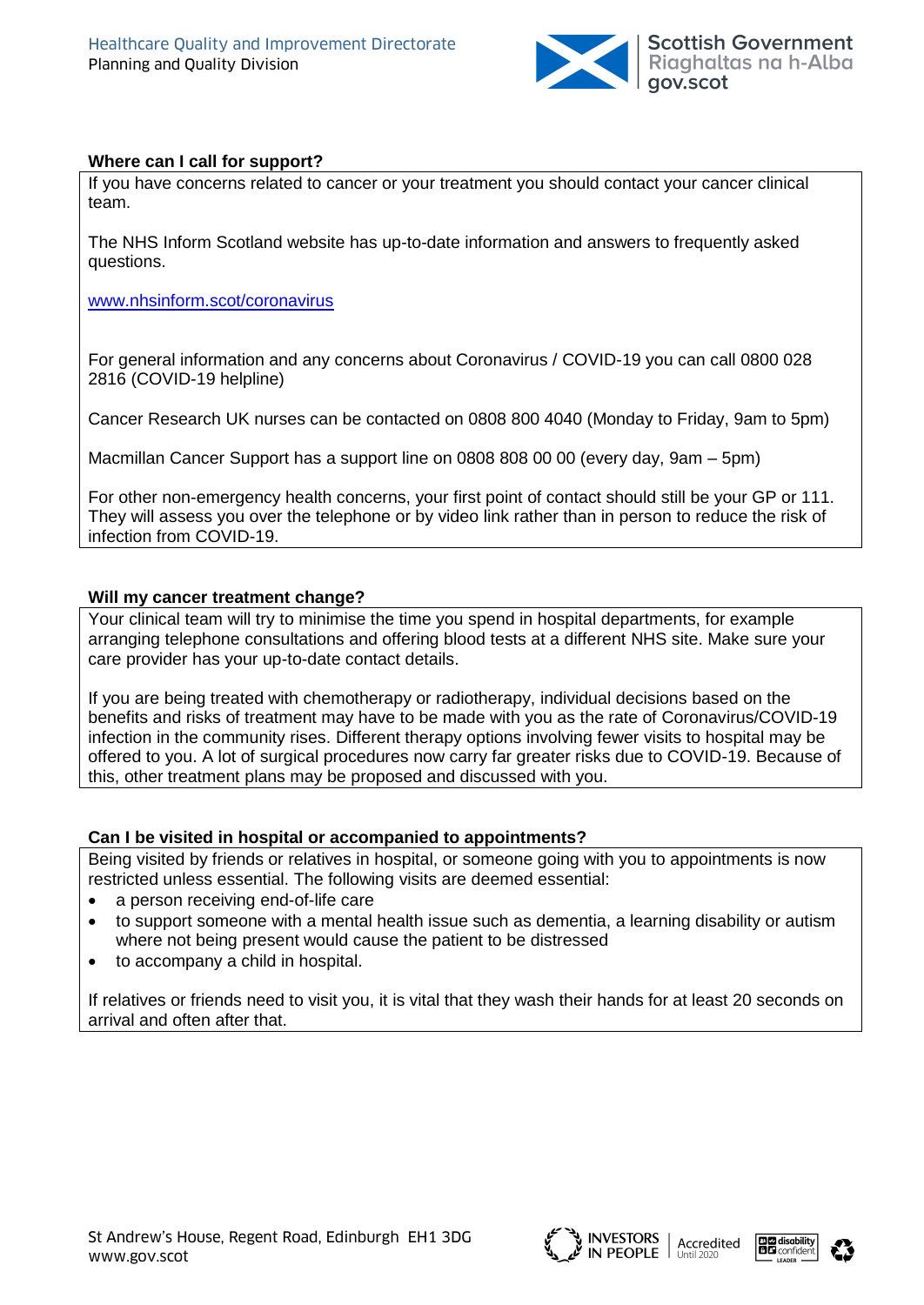

## **Should I still go to hospital appointments?**

If you are receiving treatment for cancer it is important that you take extra care of your overall wellbeing. Attending appointments is part of this. However, it is likely that appointments can take place over the telephone or video-link instead.

Please assume all appointments will continue, but check with your clinical team first in case any different arrangements need to be made.

#### **I am part of the group who are identified as at higher risk of illness and got a letter from the NHS. Is there something I need to do differently to reduce the risk of Coronavirus (COVID-19)?**

The safest course of action is for you to stay at home at all times and avoid all face-to-face contact for at least twelve weeks, except from carers and healthcare workers who you must see as part of your medical care. The rest of your household should support you to stay safe and closely follow guidance on social distancing, reducing their contact inside and outside the home. This will help protect you by stopping you from coming into contact with the virus.

#### **I did not receive a letter from the NHS, but I am currently being treated for cancer. Is there something I need to do differently to reduce the risk of Coronavirus (COVID-19)?**

- It is important to try to reduce the risk of picking up any infections by:
- staving at home as much as possible
- wash your hands with soap and water often do this for at least 20 seconds
- always wash your hands when you get home or into work
- use hand sanitiser gel if soap and water are not available
- cover your mouth and nose with a tissue or your sleeve (not your hands) when you cough or sneeze
- put used tissues in the bin immediately and wash your hands afterwards
- avoid close contact with people who have symptoms of coronavirus, coughs or colds
- only travel on public transport if it is essential
- work from home, if you can
- use the phone to contact your GP surgery or other NHS services

#### **Will the symptoms be different because I have cancer and what should I look out for?**

NHS Inform outlines the common symptoms of Coronavirus/COVID-19, which are a new cough and/or a fever.

#### [www.nhsinform.scot/coronavirus](http://www.nhsinform.scot/coronavirus)

Coronavirus can have serious effects on anyone who has a long-term health condition or a weakened immune system, including some people with cancer. You should follow the advice to avoid catching or spreading germs.

Get advice immediately if you are in contact with someone with confirmed coronavirus by calling NHS 111 or by contacting your cancer team. Remember to let the person you speak to know that you've had treatment for cancer.





![](_page_2_Picture_27.jpeg)